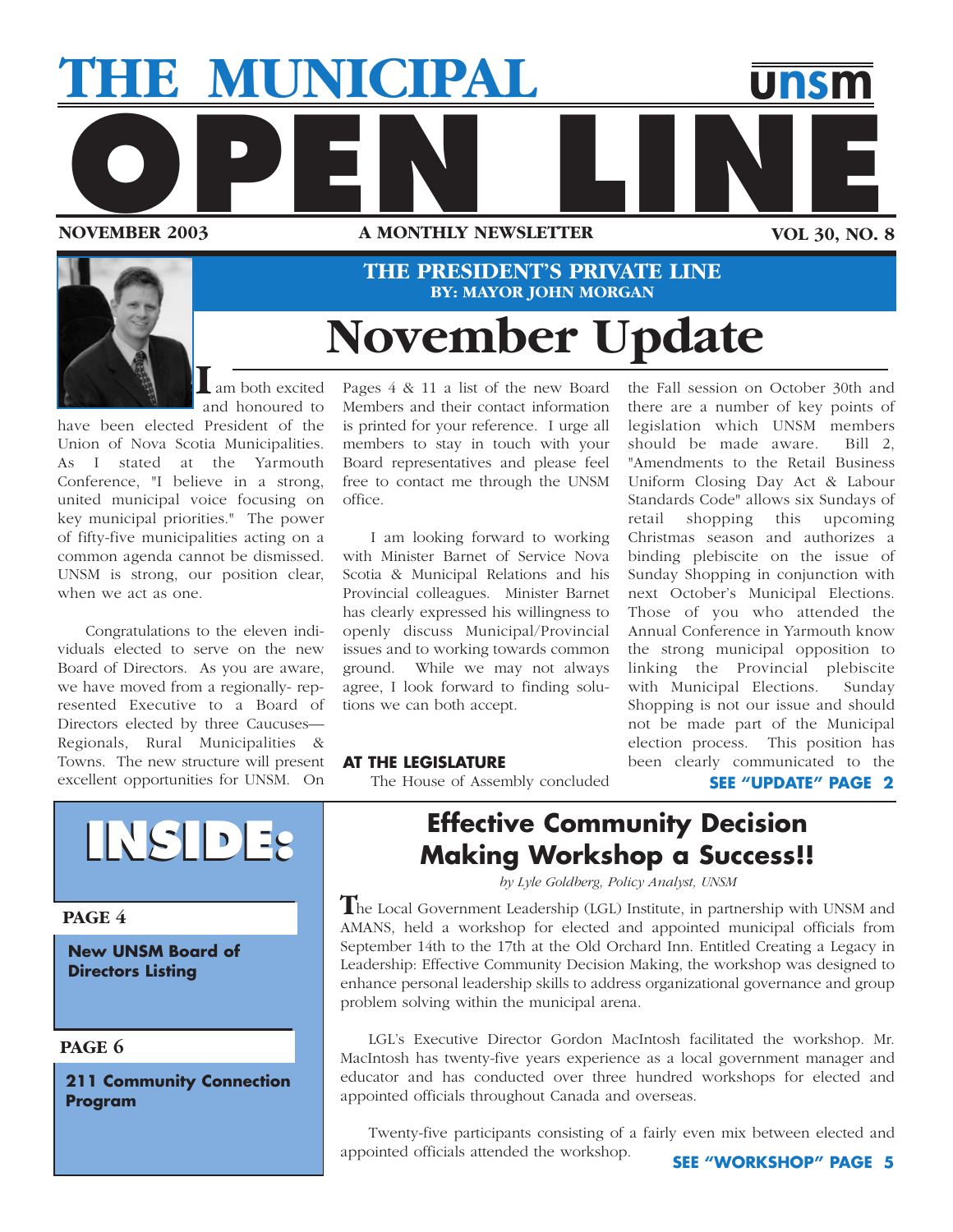## **Protecting Nova Scotia's Wildlife Species at Risk: How Municipalities Can Help.**

*by Samara Eaton and Sherman Boates Wildlife Division Nova Scotia Department of Natural Resources*

#### **Species-at-Risk in Nova Scotia**

Species-at-risk are animals, plants or other organisms considered to be at serious risk of extinction. Usually species are at risk as a result of human activities which pose a threat to the species or their habitat. In Nova Scotia there are tens of thousands of wildlife species—five are already extinct; forty-seven are seriously at risk. In order to secure the future of wildlife, including species at risk, we need the participation and cooperation of all levels of government, industry, community groups, and individuals.

#### **SEE "AT RISK" PAGE 5**

## **NEW GLASGOW GETS MENTION AT THE "WHITE HOUSE"**

On September 29th, United States President, George W. Bush, hosted members of the 2003 Stanley Cup Champions, New Jersey Devils, at the White House. Bush posed with New Glasgow native, Colin White, defenseman with the Devils. Bush said that the Stanley Cup was "proof of a team's athleticism, and desire and drive, a couple of cuts here and there, and maybe a missed tooth or two."

#### **"UPDATE" CONT'D**

Government and opposition parties. On October 20th, Immediate Past-President Don Zwicker appeared before the Law Amendments Committee (see Page 8 for a re-print of his submission) and urged the Government to reconsider holding the Plebiscite on Municipal Elections day. Unfortunately, this legislation has passed third and final reading and received Royal Assent.

Bill 9, "Amendment to the Assessment Act", was introduced by the New Democratic Party and sets the Consumer Price Index (CPI) for Nova Scotia as the upward limit on the amount that an assessment on a residential property may rise from one year to the next. The UNSM Executive considered this legislation at our October meeting and agreed to strongly oppose it on the grounds that the Province should not cap property assessments which are the basis of municipal taxation. The UNSM advised all three political Parties of our position. The Bill received only first reading at the Legislature session.

Bill 10, "Amendments to the Municipal Elections Act", was introduced with UNSM support. This legislation removes the authority of municipalities to post voters' lists in public places. This Bill received third round reading and Royal Assent.

The New Democratic Party introduced Bill 27, "Amendments to the Municipal Government Act". This legislation requires the Province to compensate municipalities for increases in required expenditures or decreases in revenue where the Minister of SNSMR has not given the required one year notice of legislation, regulations or administrative action by the Province that results in increases or decreases. The Bill specifically applies to municipal contributions to education. This Bill is in keeping with the UNSM's position that one year's notice is required for all increases in municipal contributions to Education. This Bill

received only first reading.

Perhaps the most municipally significant bill introduced is Bill 40. This legislation caps the amount of annual residential and resource assessment increases that can be taxed by municipalities. The legislation establishes a base year for assessment purposes (2001-02) and, following consultation with UNSM, a cap will be established on future increases in taxable assessments. The Bill applies only to residential and resource property owners who are residents of Nova Scotia. The legislation allows for properties to be transferred within families without affecting the base year. If the property is sold outside the family, the year of sale becomes the new base year for assessments.

UNSM has objected to the Province placing a cap on residential assessments. This is Provincial intrusion on the municipal tax base. As an alternate solution, we urged the Minister to move forward with a residential property tax deferral program. Minister Barnet has rejected this idea and has expressed his hope that UNSM and the Province can move quickly on an agreed upon a cap percentage.

I believe UNSM's role now should be to define a cap in such a way that it provides relief to those truly in need and minimizes the shift in the tax burden among property owners. An income means test might also be a way of ensuring those truly in need benefit from this legislation.

#### **ASSESSMENT AGENCY**

All members should be aware that we are working with the Province to establish a new Agency which will undertake the assessment function. Today, municipalities pay \$12 million for this service and have no say in its governance. I have heard municipal leaders debate both sides of this issue some in support of the status quo,

**SEE "UPDATE" PAGE 3**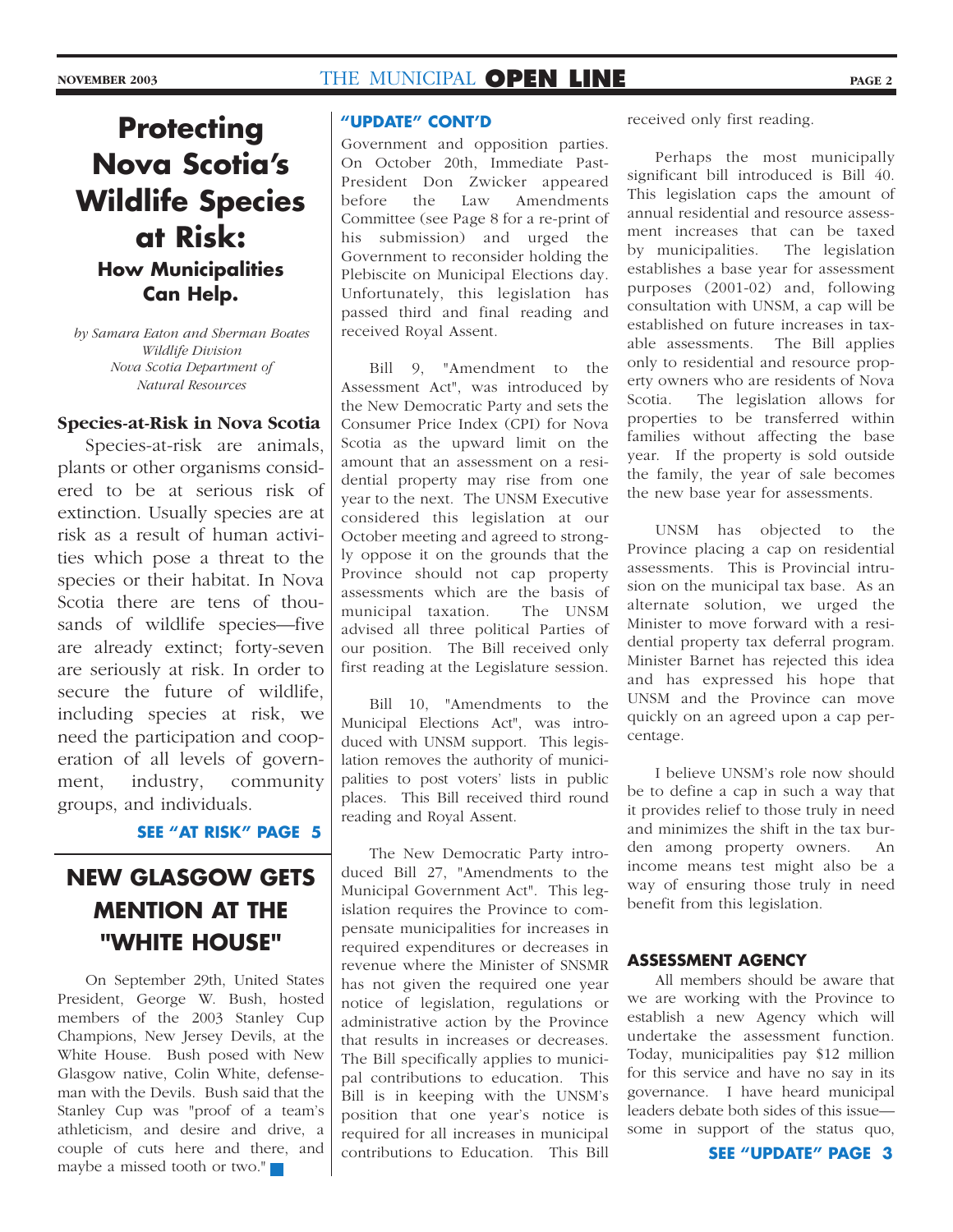while others want municipal control since we pay the bill. The Province has advised us that the status quo is no longer acceptable and is seeking a re-definition of how the assessment function is handled. Our goal is to create a new Agency accountable to municipalities. The UNSM Board of Directors will play an active role on this issue, and I would expect that a draft terms of reference for the new Agency would be provided to municipalities for their feedback.

#### **BOARD OF DIRECTORS MEETING**

On November 21st, the newly elected Board of Directors will meet for the first time. One of the main goals of this meeting will be to determine the priorities of the organization for the next twelve months. The Board will review last year's priorities and determine their relevancy for the future as well as consider the UNSM resolutions and issues raised by the Caucuses. Establishing priorities can be a difficult, time-consuming exercise, but I believe that focusing our resources will produce greater results.

Once the priorities are established by the Board of Directors, they will be communicated to all Councils.

Until next month!

# Westin Ad



It's time for municipalities In Canada to declare White Ribbon Days.

Once again this fall we will ask Canadians, especially men, to put on a white ribbon. This simple gesture, in the weeks and days leading up to December 6th, the anniversary of the shootings at Montreal's L'Ecole polytechnique, has become a widely recognised call to end violence against women.

The Federation of Canadian Municipalities (FCM) has endorsed the White Ribbon Campaign for the past 5 years and since then over 300 municipalities formally proclaimed White Ribbon Days. (We publish the full list in our newsletter mailed to thousands of Canadians.) And, in many cases, the Mayor and Councillors or the city administration distributed white ribbons and had public poster signings at their municipal offices.

Please consider taking the following actions by your council:

1. Proclaim White Ribbon Days: November 25- December 6 (draft proclamation available).

2. Invite the public to come to your municipal offices to get white ribbons and sign the poster. (We'll send you as many as you need—just fax us at 416-920-1678.

3. Assign a senior staff member to co-ordinate While Ribbon Campaign activities.

4. Request your staff to consider participating in Campaign activities through ribbon and brochure distribution.

Please FAX us today with your order for white ribbons, literature handouts and a poster, and we will enclose an invoice with your shipment. And please send us a copy of your municipal proclamation so we can add your municipality's name to the published list. Visit us at "www.whiteribbon.com".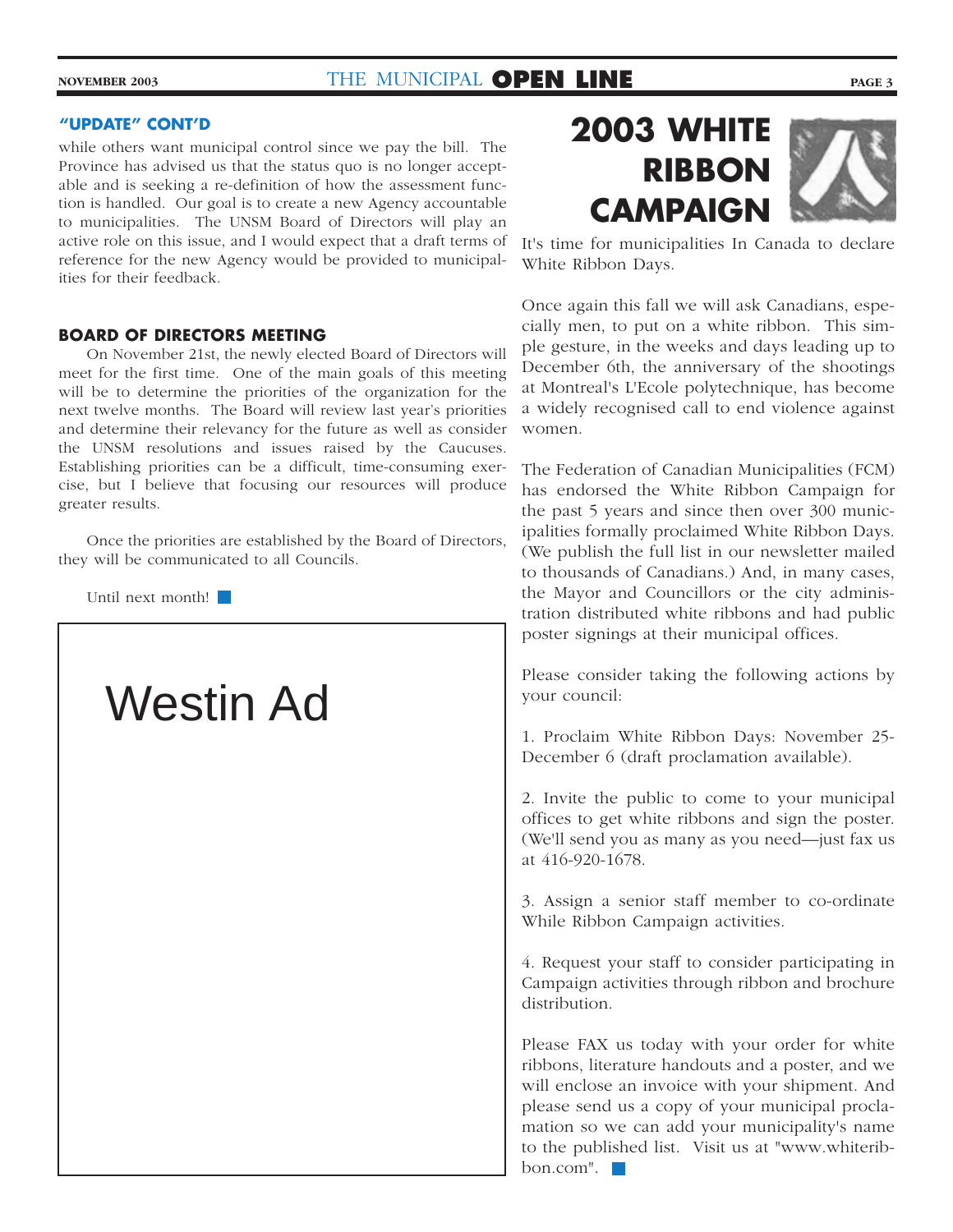# **NEW UNSM BOARD OF DIRECTORS**

## **COUNCILLOR RICHARD COTTON RURAL CAUCUS CHAIR**

County of Richmond P. O. Box 120 Arichat, NS B0E 1A0 MUNICIPALITY: 902-226-2400 FAX: 902-345-2918 E-MAIL: richardlcotton@yahoo.com

## **MAYOR CHARLES CROSBY VICE-PRESIDENT/SECRETARY/TREASURER**

Town of Yarmouth 400 Main Street Yarmouth, NS B5A 1G2 MUNICIPALITY: 902-742-2521 FAX: 902-742-6244 E-MAIL: r.earle@ns.sympatico.ca

## **MR. RICK FARMER AMA REPRESENTATIVE,**

Cape Breton Regional Municipality 320 Esplanade Sydney, NS B1P 7B9 MUNICIPALITY: 902- 563-5044 FAX: 902- 564-0481 E-MAIL: rifarmer@cbrm.ns.ca

## **MAYOR FRANK FRASER TOWN CAUCUS REPRESENTATIVE**

Town of Canso P. O. Box 189 Canso, NS B0H 1H0 MUNICIPALITY: 902-366-2525 FAX: 902-366-3093 E-MAIL: frank@townofcanso.com

## **COUNCILLOR BRUCE HETHERINGTON REGIONAL CAUCUS CHAIR**

Halifax Regional Municipality P. O. Box 1749 Halifax, NS B3J 3A5 CELL: 902-488-4808 FAX: 902-464-8250 E-MAIL: hetherb@region.halifax.ns.ca

## **WARDEN KEITH HUNTER RURAL CAUCUS REPRESENTATIVE**

County of Cumberland P. O. Box 428 Amherst, NS B4H 3Z5 MUNICIPALITY: 902-667-2313 FAX: 902-667-4205 E-MAIL: khunter@cumberlandcounty.ns.ca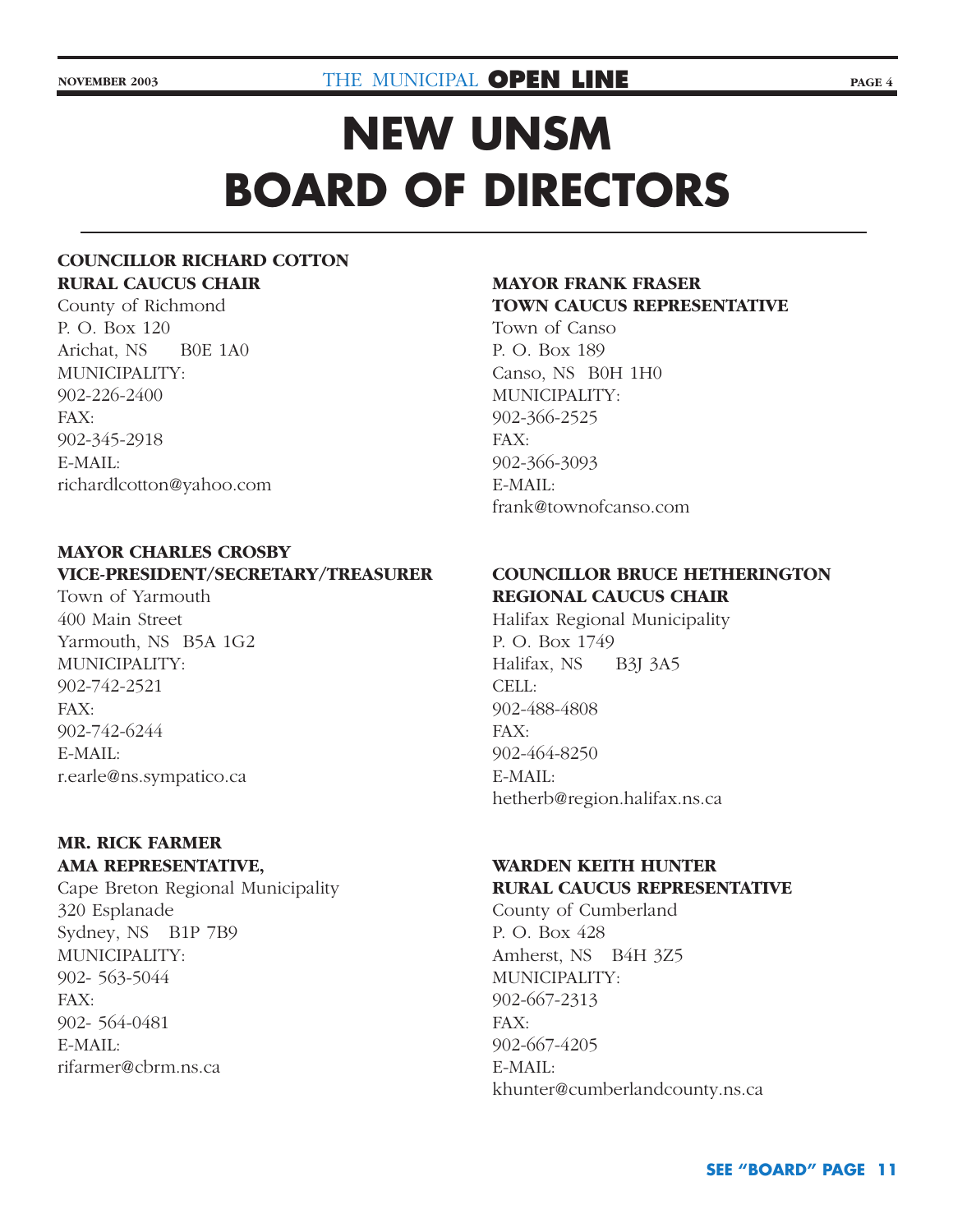#### **"UPDATE" CONT'D**

#### **Workshop Description**

The workshop consisted of nine modules all of which were applicable to municipal government. Some of the module themes included decision making styles based on personality traits, group dynamics and shared values, shifting paradigms in government and council/staff roles and responsibilities.

The workshop was structured such that the twenty-five participants were divided into four groups which remained intact for the duration of the workshop. The facilitator introduced and explained each module and the theory behind it. Each group then undertook a number of activities to address the issues raised in each module. This involved working together on a particular issue to present to the rest of the participants. This was followed by a critique from each group, individuals and the facilitator.

#### **What Participants Liked Best**

From the evaluations received, the participants liked having the opportunity to:

- understand individual personality styles;
- work in an environment with a good mix of elected and appointed officials;
- work in groups and network;
- use a hands-on approach;
- participate on an equal basis (all participants had to serve as a recorder, presenter and facilitator);
- deal with real and relevant issues to municipal government; and
- clarify the roles and responsibilities between council and staff.

#### **Overall Comments from Participants**

Of the twenty evaluations received, 100 percent rated the workshop as either very good or excellent. Moreover, 90 percent indicated either highly or very highly that the information presented was applicable to their position in municipal government.

#### **Quotes from Participants**

Direct quotes from some of the participants included the following:

- Great program…excellent facilitator…workshop content very useful and easy to implement.
- All elected officials should have this opportunity.
- The workshop is an excellent forum for elected and appointed officials to learn as a team about key concepts for effective decision making.
- Enjoyed the personality analysis always fun and interesting to learn something that is applicable to everyday and in every area of my life.
- This was the most intense and best organized workshop I have attended over my career.
- Gordon MacIntosh made the presentations very enjoyable mainly because of his many anecdotes about real-life situations.
- Great learning experience. One I will recommend to anyone!!

#### **Conclusion**

As indicated by the participants, the workshop was an overall success which benefited both appointed and municipal officials.

Both UNSM and AMANS were fortunate to have the opportunity to offer such a high level training program in Nova Scotia; to attend such a program in British Columbia or Alberta would be cost-prohibitive.

Due to the overwhelming success of the program, UNSM, AMANS and LGL are willing to explore the possibility of offering a similar program next year. If you or your colleagues would be interested in attending such a program, please contact the UNSM or AMA office.

#### **"AT RISK" CONT'D**

## **Municipal Project for Species at Risk in Nova Scotia**

In August 2003, the Wildlife Division of the Nova Scotia Department of Natural Resources initiated a project to work with municipalities on species at risk conservation and recovery. Currently little has been done to explore the important role that municipalities may play in supporting conservation and recovery of species and their habitat.

This project aims to raise awareness of species at risk, help build stewardship capacity within municipalities and communities, and explore municipal "tools" that might assist in the conservation and recovery of species at risk. We will be contacting all municipalities in Nova Scotia in hopes of meeting with them to present information on species at risk, and to discuss the role municipalities may play in conservation and recovery.

## **Why Should Municipalities be Aware of Species at Risk?**

Municipalities should be aware of species at risk for a variety of reasons including the following.

*1. Municipalities should be aware of how species at risk legislation applies to private and municipal property.*

Federal and provincial legislation exists to protect species at risk.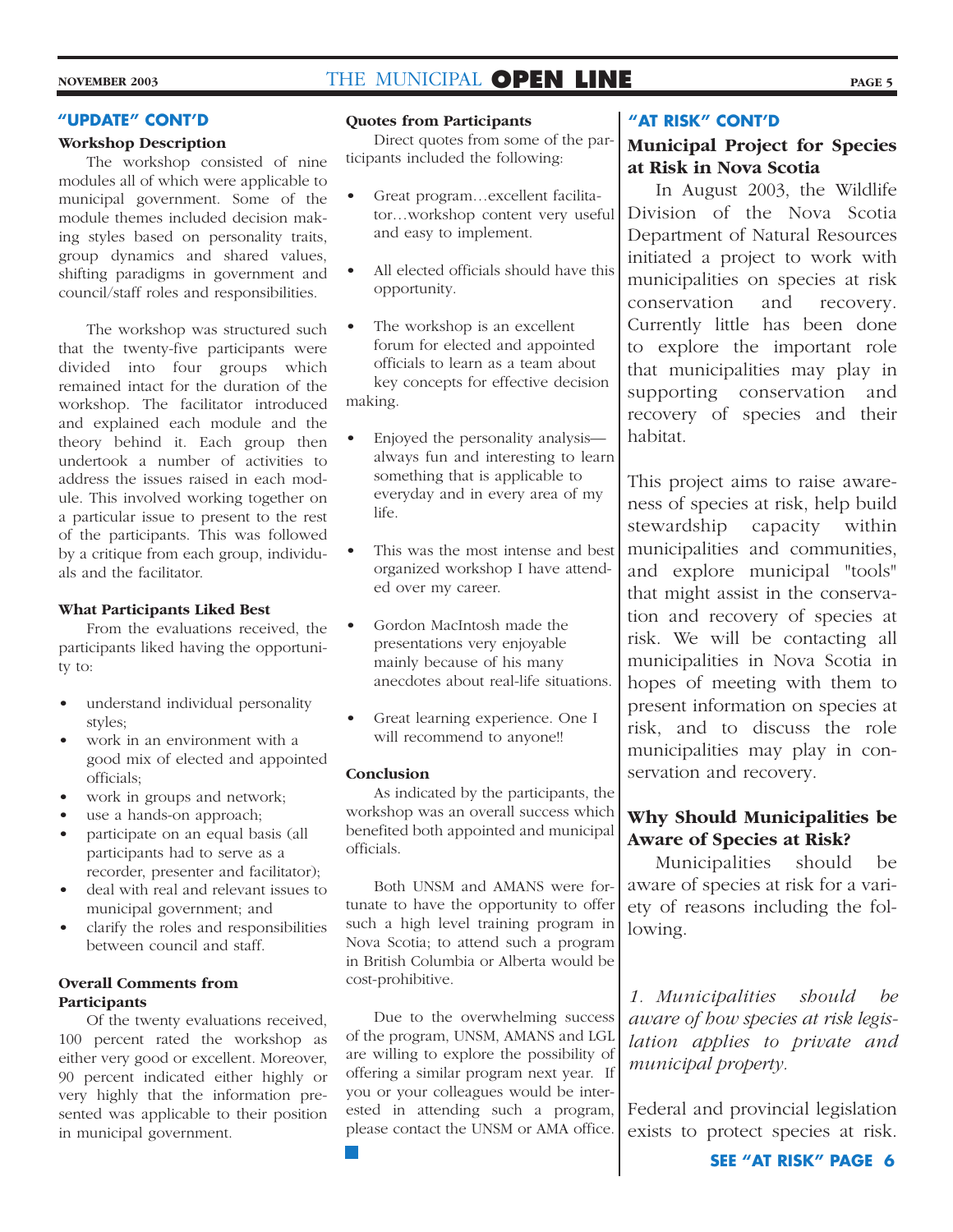

**211 Community Connection**

#### **What is 211?**

In June 2000, United Way of Canada-Centraide, United Way of Greater Toronto and InformCanada requested the Canadian Radio-Television Commission (CRTC) to assign the three-digit number - 211 - for telephone access to community, social, health, and government services across Canada. In August 2001, the CRTC assigned the access number 211 to public information and referral services.

United Way of Halifax Region, as the lead facilitator, is now working with Capital Health, the Nova Scotia Health Network, Public Librarians of Nova Scotia, Help Line Society, NS Departments of Health and Community Services, Aliant and others to explore implementing 211 in Nova Scotia.

211 is a social utility that builds on existing infrastructures by offering telephone information and referral service at no cost to the caller. It is a proven and effective way of providing an array of community, health, social and government information. 211 is indispensable to communities that want to ensure all citizens can easily access the information they need to make decisions and fully participate in society.

Community Information Toronto (CIT), in partnership with United Way of Greater Toronto, United Way-Centraide Canada and InformCanada, launched 211 in June 2002. They now receive more than 20,000 calls per month—that's more than a 120% increase since the launch.

211 is a priority of United Way of Canada-Centraide. There is a National Coordinating Committee in place and plans to implement 211 are underway in Vancouver, Edmonton, Calgary, Winnipeg, Montreal and communities across Ontario.

#### **Why 211 makes a difference.**

211, an easily remembered number, strengthens outreach services. It links people to available community resources efficiently and accurately. It enables agencies to focus on their core services.

The benefits of 211 - to individuals, the community and service organizations - are summarized below.

#### **Benefits of 211 to Individuals, Agencies, Government and Community.** *Individuals*

Streamlines Access Reduces Frustration Eliminates Confusion Reduces Needless Calls

#### *Agencies*

Improves Access Enhances Core Service Offerings Improves Agency Network Improves Efficiency and Accuracy

#### *Government*

Easy Access to Community Information Improves Referral and Service Capacity Enhances Core Service Delivery Improves Planning Identifies Service Gaps

#### *Community*

Expands Civic Involvement Increases Sense of Belonging Helps Reduce Social Costs Improves Responsiveness

#### **How 211 Links to the Determinants of Health.**

211 links directly and indirectly with several determinants of health, namely:

1. Personal health practices and coping skills.

• 211 provides an infrastructure to

**"AT RISK" CONT'D**

Municipalities should be aware how these laws impact on private and municipal property. The Nova Scotia Endangered Species Act (1999) applies to all private and public (crown) land, and prohibits the killing, harming, or disturbing of species at risk or their habitat. The Federal Species at Risk Act (2003) protects all species at risk on federal land, as well as all marine and migratory bird species at risk. Prior to any major development or alteration of land, the Nova Scotia Department of Natural Resources or Environment Canada should be contacted if there are concerns regarding species at risk.

*2. Municipalities may be eligible for funding to support conservation efforts and species at risk.* 

Both Federal and Provincial legislation aim to protect species at risk by encouraging stewardship, education, and partnerships. There are several funding opportunities where municipalities are eligible to apply. These include the Government of Canada Habitat Stewardship Program for Species at Risk, the Nova Scotia Government Species at Risk Conservation Fund and the Federation of Canadian Municipalities' Sustainable Communities' Green Initiatives Funds.

*3. Species at risk may serve as health indicators of our natural*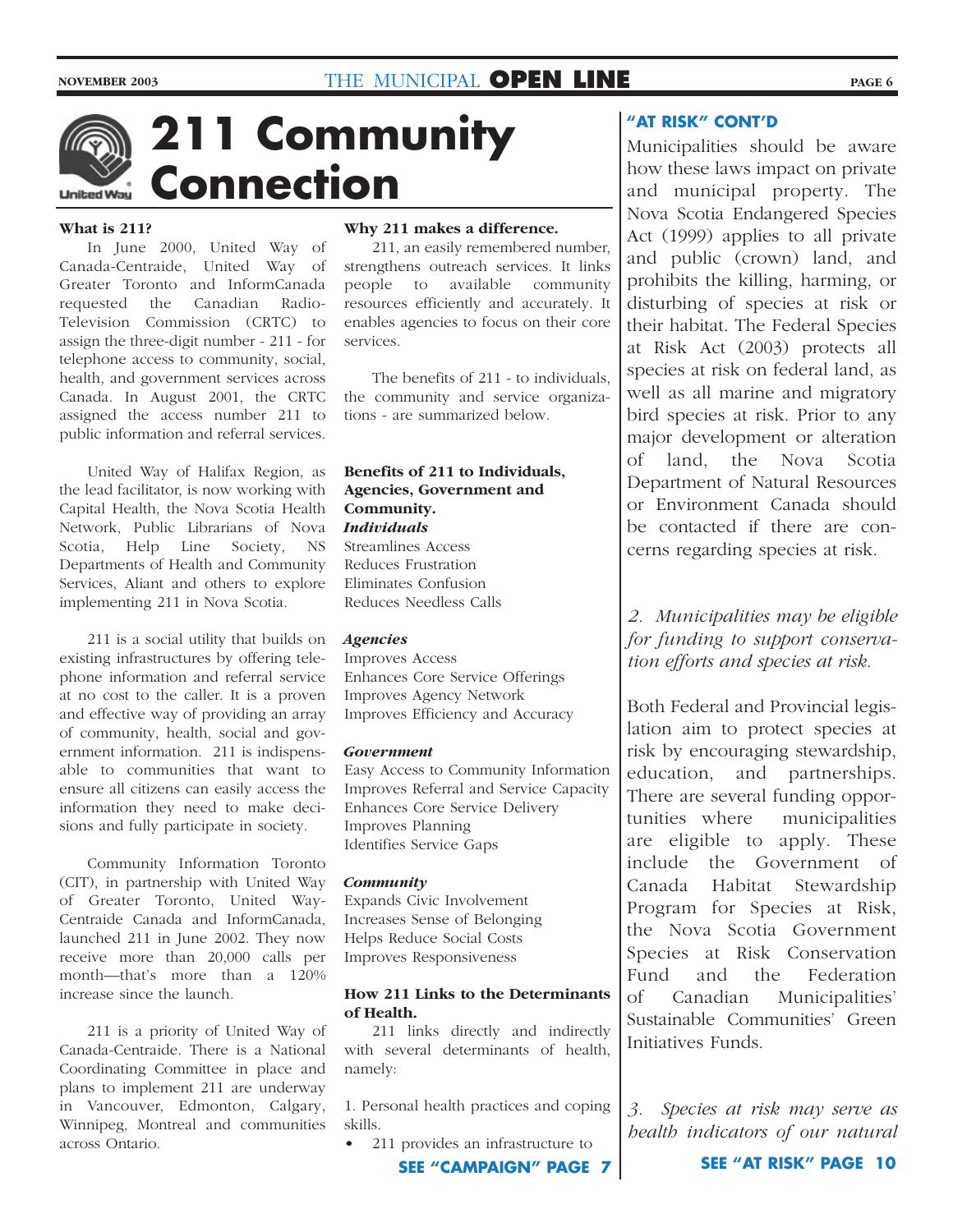information and social

- services that address individual concerns.
- 211 uses qualified staff to help people identify the underlying issues and to connect them with the best available services.

2. Social support networks and social environments.

- 211 generates social capital by drawing communities together to work on issues about which they care most.
- 211 will create a relied-upon social utility the drives improvements in the people access help and the way help is provided to communities.

3. Health Services.

• 211 will improve the overall

connect individuals with precise **"CAMPAIGN" CONT'D** *"LINE"*  performance and image of community services.

• 211 will help our communities respond to large-scale emergencies.

#### **211 in Nova Scotia.**

In Nova Scotia we have established a NS 211 Steering Committee, and we are building relationships with community organizations, government departments and businesses. There are now local 211 committees in Pictou and Bridgewater. Committees are being considered in Truro and Windsor. We are developing a business case and a strategy for moving forward. Stay tuned for more developments.

For more information, contact Kathy Moggridge, Senior Research Associate, United Way of Halifax Region, Kmoggridge@unitedwayhalifax.ca.

*OF THOUGHT*

*All things are connected. We did not weave the web of life. We are but a strand in it. Whatever befalls the earth befalls the people of the earth.* 

*Chief Seattle*

# **National Advanced Certificate in Local Authority Administration**

## **Benefits of NACLAA**

- · Gain a nationally recognized certificate
- Receive credit for prior learning
- Learn and use the latest educational Web technology
- · Interact with municipal professionals from across Canada
- Learn from leading experts and practitioners in the public sector

## **Register early for NACLAA Winter Courses 2004**

Human Resource Management **Local Government Local Government Accounting Local Government Finance** Municipal Law II Policy Planning and Program Evaluation Organizational Design and Management

For more information on NACLAA, see: www.govsource.net



UNIVERSITY OF **ALBERTA** 



**Phone: 1-866-492-4777** naclaa@govsource.net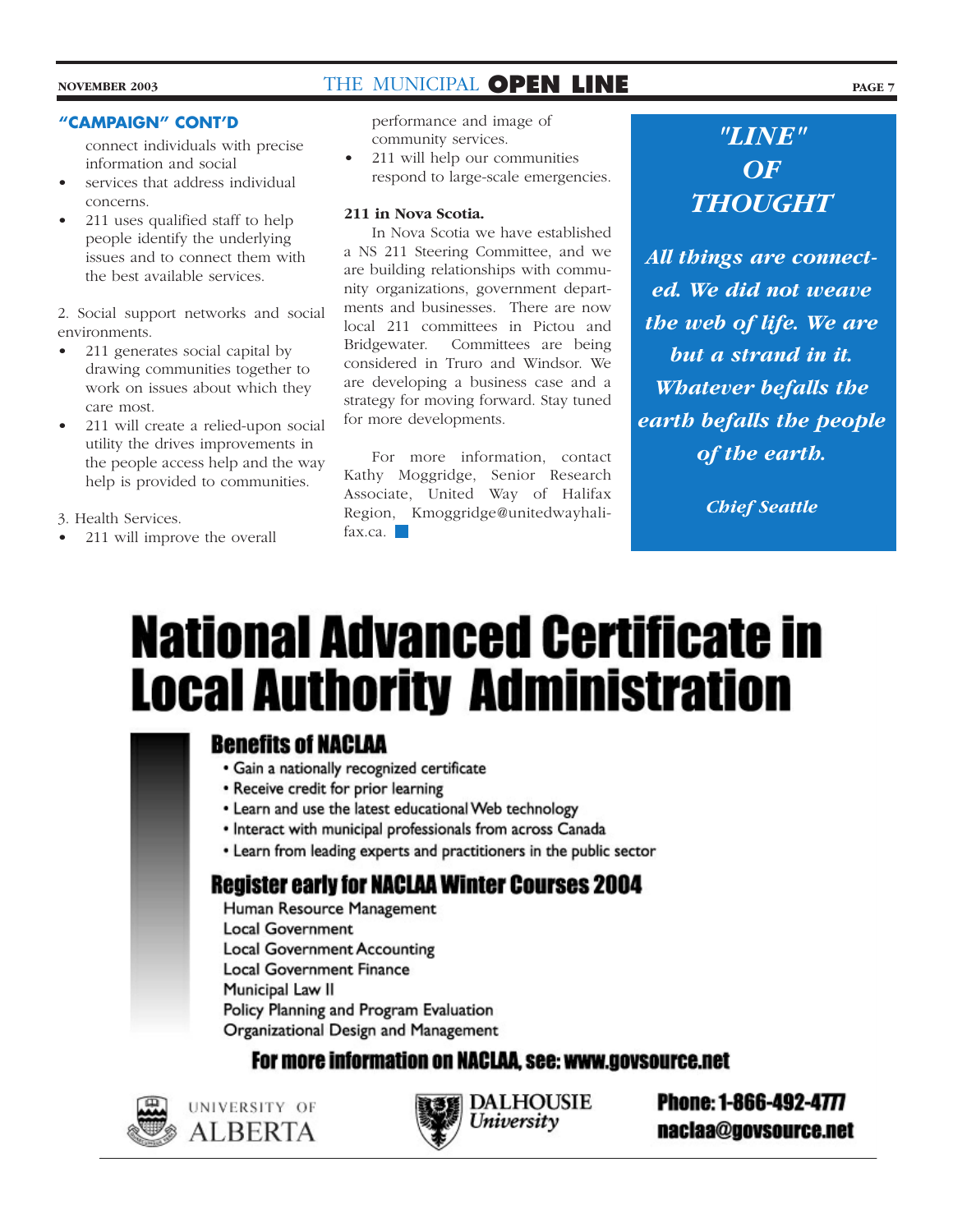## **Presentation by UNSM to Law Amendments Committee On: Bill No. 2: Retail Business Uniform Closing Day Act**

**Submitted by UNSM Past-President, Councillor Don Zwicker, October 20, 2003**

n behalf of UNSM, I would like **O**to thank the Law Amendments Committee for giving me the opportunity to speak with you today on the issue of Sunday Shopping as addressed under Bill Number 2 - the Retail Business Uniform Closing Day Act.

Let me state emphatically that UNSM is neither for nor against Sunday Shopping. We are however opposed to the process of how the decision of Sunday Shopping will be determined under the proposed legislation. The public at large will associate the matter of a plebiscite as being municipalities who will be making the decision.

Section B of the explanatory note of Bill 2 states that:

This Bill authorizes a binding plebiscite on Sunday shopping to be held during the next municipal elections in the Fall of 2004 and authorizes the implementation of the result of the plebiscite by regulation.

Let me state that such a plebiscite will negatively impact on the 2004 municipal elections by making them the focus of a single provincial issue. Every councillor and every candidate campaigning door-to-door will be asked their opinion on Sunday Shopping. How they answer this question could determine whether they become elected. This is unfair given the fact that numerous municipal issues are at stake. Sunday shopping should not be made a municipal issue; it should be decided at the Provincial level through legislation.

It should also be noted that the current Municipal Elections Act does not make provisions for holding plebiscites during municipal elections. The fact that the Municipal Elections Act will be modified or altered to accommodate these new provisions makes Bill Number 2 an inappropriate piece of legislation.

Rendering such a decision through a plebiscite coinciding with municipal elections is a way of downloading provincial responsibility onto municipalities. We saw this previously with the smoking issue where municipalities were given the option of introducing their own smoke-free bylaws. Again, this created a system of unfairness where some municipalities went smoke-free while others did not. The bottom line is that this should have been dealt with from the start through Provincial legislation that would apply equally to all municipalities.

In meetings with the Liberal Party and New Democratic Party, both agreed with UNSM that the issue of Sunday Shopping should not be determined by a plebiscite held during municipal elections. The Liberals have indicated from the election campaign that Sunday shopping is a provincial responsibility that should be addressed by provincial leaders. To that end, they have proposed introducing legislation allowing for year-round Sunday shopping.

At our annual conference held last week, the UNSM membership overwhelmingly passed a resolution (attached as Appendix 1) stating that the issue of Sunday Shopping not be part of the 2004 municipal elections.

While I realize that the Provincial Government has introduced this idea of a plebiscite to determine Sunday Shopping, they also indicated their willingness to listen to UNSM's concerns. Furthermore, it was the Province that also expressed the importance of consultation with UNSM on matters affecting municipalities.

Given these statements and the position of the two opposition parties, I hope the Government will heed our concerns and reconsider their position on this issue.

Sunday shopping is a provincial issue that should be determined by Provincial legislation and not piggybacked on the municipal election process.

Again, I thank the Law Amendments Committee for giving UNSM the opportunity to speak on this important issue.

## **APPENDIX 1 Resolution 11A: Sunday Shopping**

WHEREAS the issue of Sunday shopping is one which the Province of Nova Scotia has been publicly reviewing since several months; and

WHEREAS the Province has made a decision to allow Sunday shopping for a six week trial period this Fall; and

WHEREAS the Province of Nova Scotia has recommended that a plebiscite on Sunday shopping be part of the municipal elections of 2004; and

WHEREAS the addition of a plebiscite as part of the municipal elections only leads to confusion by the electoral community. It makes the issue appear to be a municipal election issue and there also may be acclamations where there are no elections which could result in very low voter turnout;

THEREFORE BE IT RESOLVED that correspondence be forwarded to the Minister of Service Nova Scotia & Municipal Relations stating that the issue of Sunday shopping not be part of municipal elections.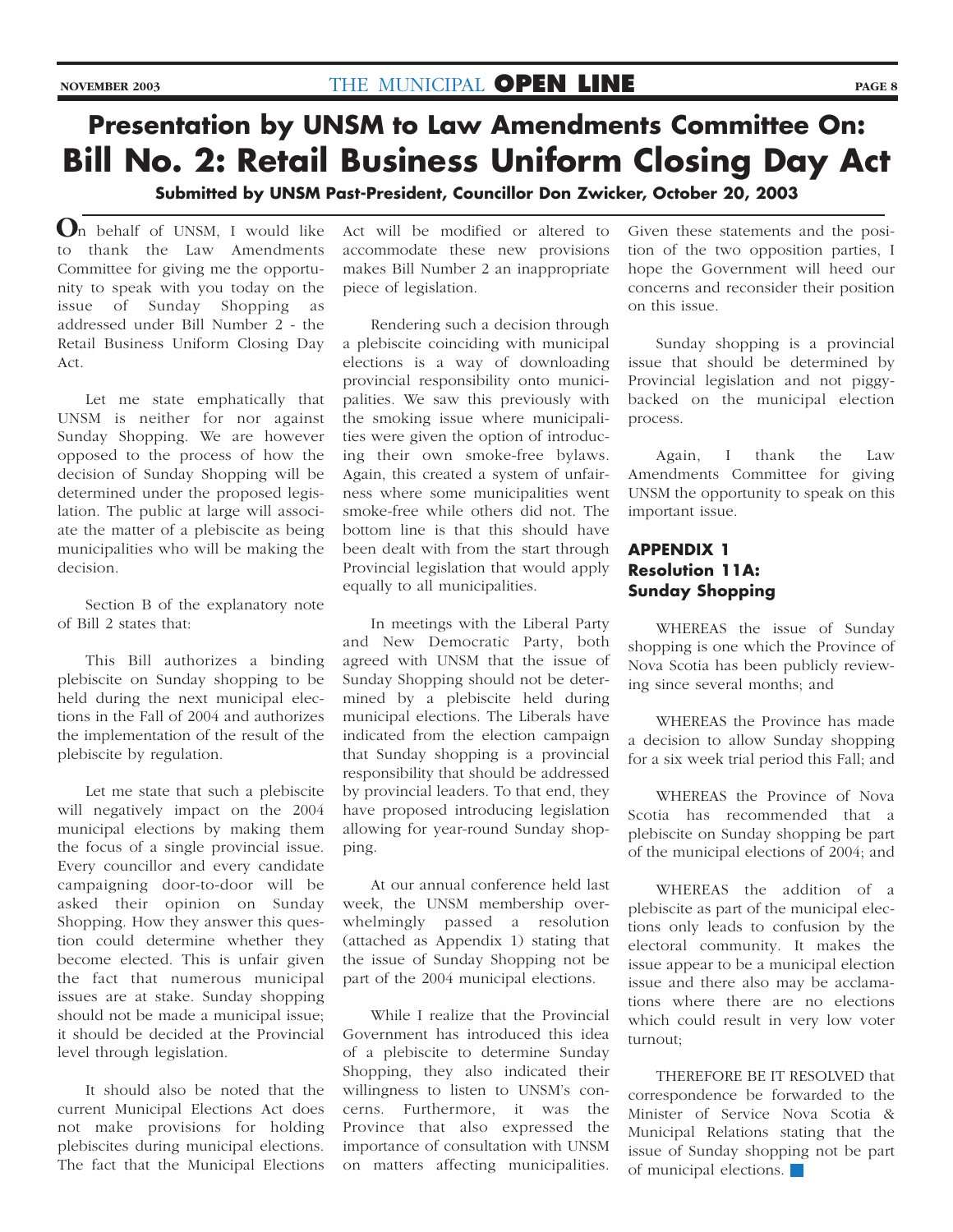# **Colchester Receives 2003 Municipal InNOVAward**



*(from left to right: then-UNSM President, Councillor Don Zwicker, Minister Barry Barnet, Service Nova Scotia & Municipal Relations, Mayor Mike Smith, County of Colchester & Mr. Gary MacIsaac, Chief Administrative Officer, County of Colchester)*

**P** lenty of people talk about getting in better physical condition, but how many actually do something about it and take hundreds of people with them? Mayor Mike Smith of the Municipality of Colchester did just that, and it has won his municipality the Municipal InNOVAward for 2003.

The Municipal InNOVAward

program was created by the Nova Scotia government to recognize innovation by municipalities and villages in Nova Scotia in the delivery of their services and programs. The annual award provides an opportunity to goal to bike 8,000 kilomerecognize quality innovation, as well as the chance to spread the word about current innovative programs and services.

This year's winner of the Municipal InNOVAward is the Municipality of the County of Colchester for The Mayor's Challenge. The Mayor's Challenge began with Mr. Smith's personal tres, or roughly the distance across Canada.

Before long, the municipal council decided it **SEE "AWARD" PAGE 10**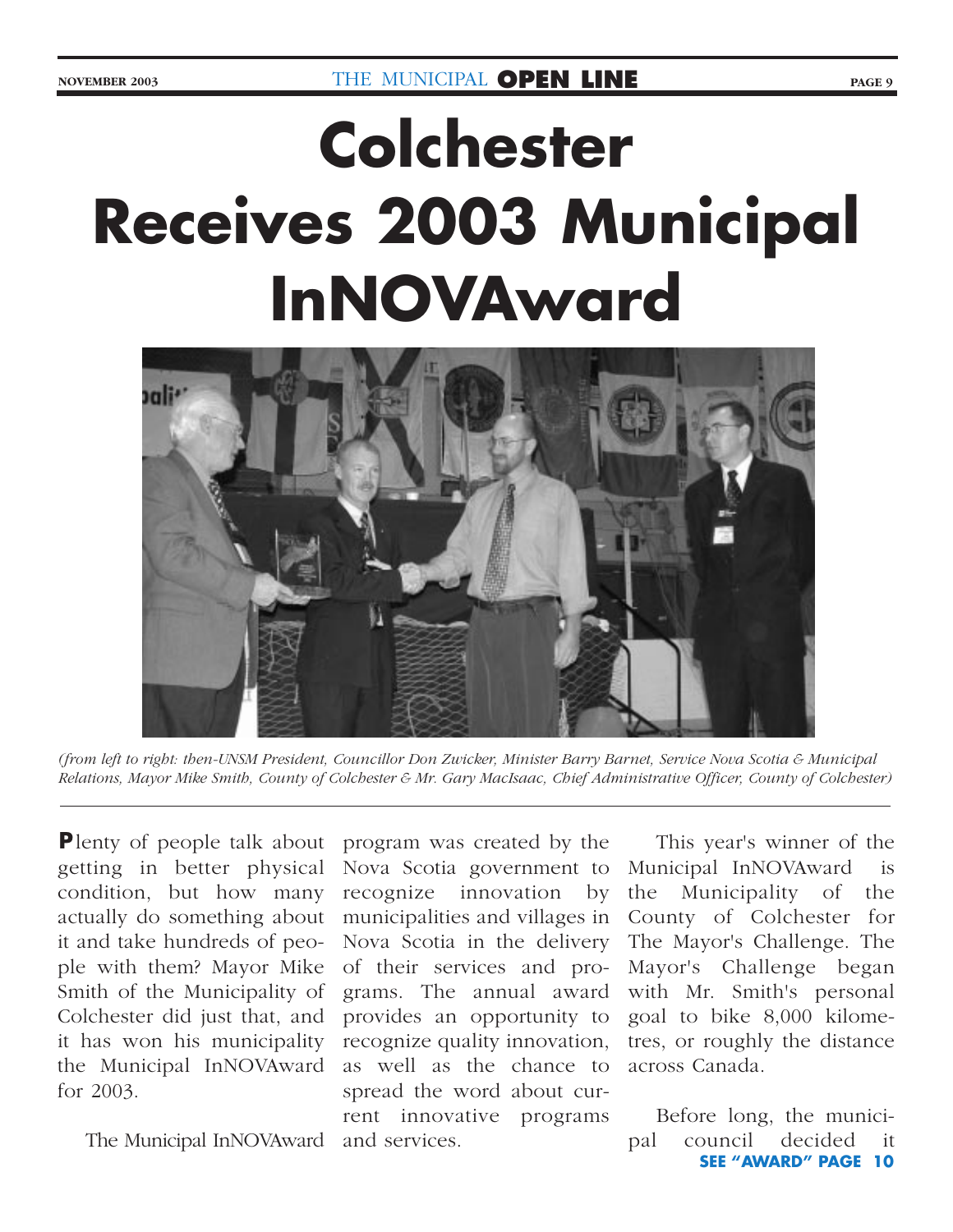#### **"AWARD" CONT'D**

wanted to do something about inactive children who were spending too much time in front of the TV and playing video games. The municipality acted by extending The Mayor's Challenge to everyone in Colchester County.

Local businesses, radio and newspapers endorsed and promoted the challenge by offering free publicity and prizes. Within a month of issuing the challenge in January 2003, more than 500 adults, 200 children and 11 schools had signed up.

The challenge offers something for everyone. There are targets for families

#### **"AT RISK" CONT'D**

#### *environment.*

Species-at-risk can serve as indicators of the health of our natural environment. There is an increasing awareness of the importance of a healthy natural environment and the direct connection to sustainable communities and quality of life. Participating in initiatives that enhance the natural environment, including species at risk projects, will contribute to attracting and retaining residents and tourists to local communities.

and individuals of all ages continue to make physical and fitness levels. The Mayor's Challenge recognizes that the most important thing is to be active and to have a goal.

"I'm delighted that so many people in Colchester County have taken up this challenge," said Mr. Smith. "All over the county, children, adults and families are getting out of the house and are getting some exercise. Winning the Municipal InNOVAward is very gratifying to everyone involved with this project."

The challenge will officially end in December, but the municipality is encouraging everyone who participated to

activity an integral part of their daily lives.

"The success of this program, its obvious benefits to participants and the community, make it an excellent choice as winner of the 2003 Municipal InNOVAward," said Barry Barnet, Minister of Service Nova Scotia and Municipal Relations.

"Leading a healthy lifestyle pays dividends today and many years down the road."

The Award was presented by Minister Barry Barnet at the UNSM Annual Conference in Yarmouth. A local presentation is planned.  $\blacksquare$ 

*4. Municipalities can communicate key messages to local residents.*

Being the level of government closest to the people, municipalities may be able to play an important role in promoting awareness of species at risk in their municipality.

*5. Municipalities may have tools that could be used to assist in maintaining and conserving species at risk.*

Land-use planning, zoning,

bylaws, policies, and parks and protected area development are examples of municipal tools that could be used to address species at risk and the natural environment.

#### **Contact Us**

For further information on species at risk or to arrange a meeting in your municipality, please contact Samara Eaton or Sherman Boates at the Wildlife Division, Nova Scotia Department of Natural Resources by phone (431-8089) or via email (eatonst@gov.ns.ca or boatesjs@gov.ns.ca).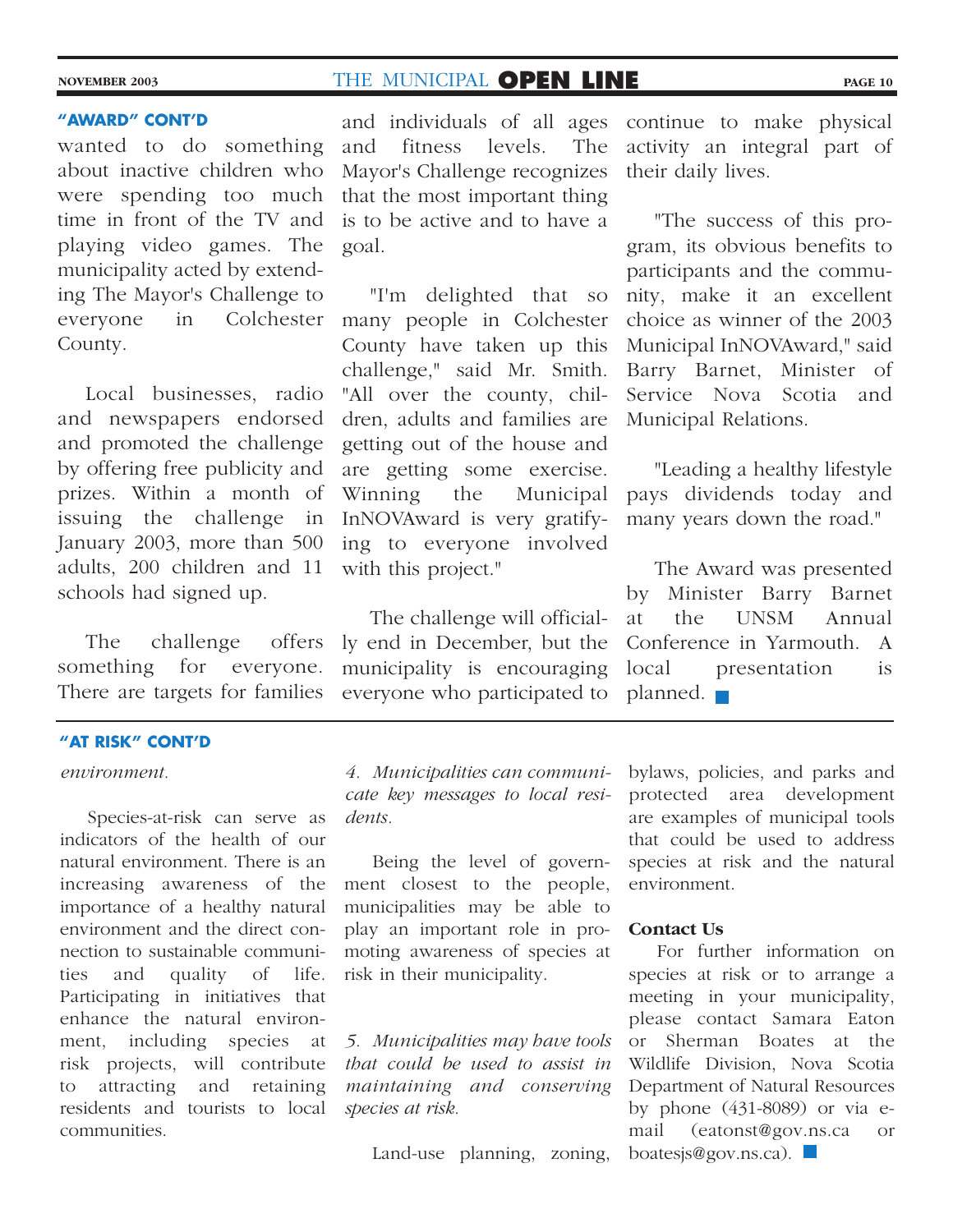#### **"BOARD" CONT'D**

## **COUNCILLOR ARNIE MOMBOURQUETTE REGIONAL CAUCUS REPRESENTATIVE**

Cape Breton Regional Municipality 320 Esplanade Sydney, NS B1P 7B9 MUNICIPALITY: 902-563-5005 FAX: 902-563-5152 E-MAIL: ammombourquette@cbrm.ns.ca

#### **MAYOR JOHN MORGAN PRESIDENT**

Cape Breton Regional Municipality 320 Esplanade Sydney, NS B1P 7B9 MUNICIPALITY: 902-563-5000 FAX: 902-563-5585 E-MAIL: jwmorgan@cbrm.ns.ca

## **WARDEN PATRICIA NICKERSON RURAL CAUCUS REPRESENTATIVE**

District of Shelburne P. O. Box 280 Shelburne, NS B0T 1W0 MUNICIPALITY: 902-875-3083 FAX: 902-875-1278 E-MAIL: munshel@ns.sympatico.ca

## **MAYOR JOHN PRALL TOWN CAUCUS CHAIR**

Town of Berwick P. O. Box 130 Berwick, NS B0P 1E0 MUNICIPALITY: 902-538-8068

FAX: 902-538-3724 E-MAIL: john.prall@ns.sympatico.ca

## **DEPUTY MAYOR ROBERT WRYE TOWN CAUCUS REPRESENTATIVE**

Town of Wolfville 359 Main Street Wolfville, NS B4P 1A1 MUNICIPALITY: 902-542-5767 FAX: 902-835-1054 E-MAIL: bwrye@portagemutual.com

## **COUNCILLOR RUSSELL WALKER REGIONAL CAUCUS REPRESENTATIVE**

Halifax Regional Municipality P. O. Box 1749 Halifax, NS B3J 3A5 MUNICIPALITY: 902-490-4050 FAX: 902-443-6513 E-MAIL: walkerr@region.halifax.ns.ca

## **COUNCILLOR DON ZWICKER IMMEDIATE PAST-PRESIDENT**

District of Lunenburg P. O. Box 200 Lunenburg, NS B4V 2W8 MUNICIPALITY: 902-543-8181 PHONE/FAX: 902-766-4016 E-MAIL: zwickdick@bwr.eastlink.ca